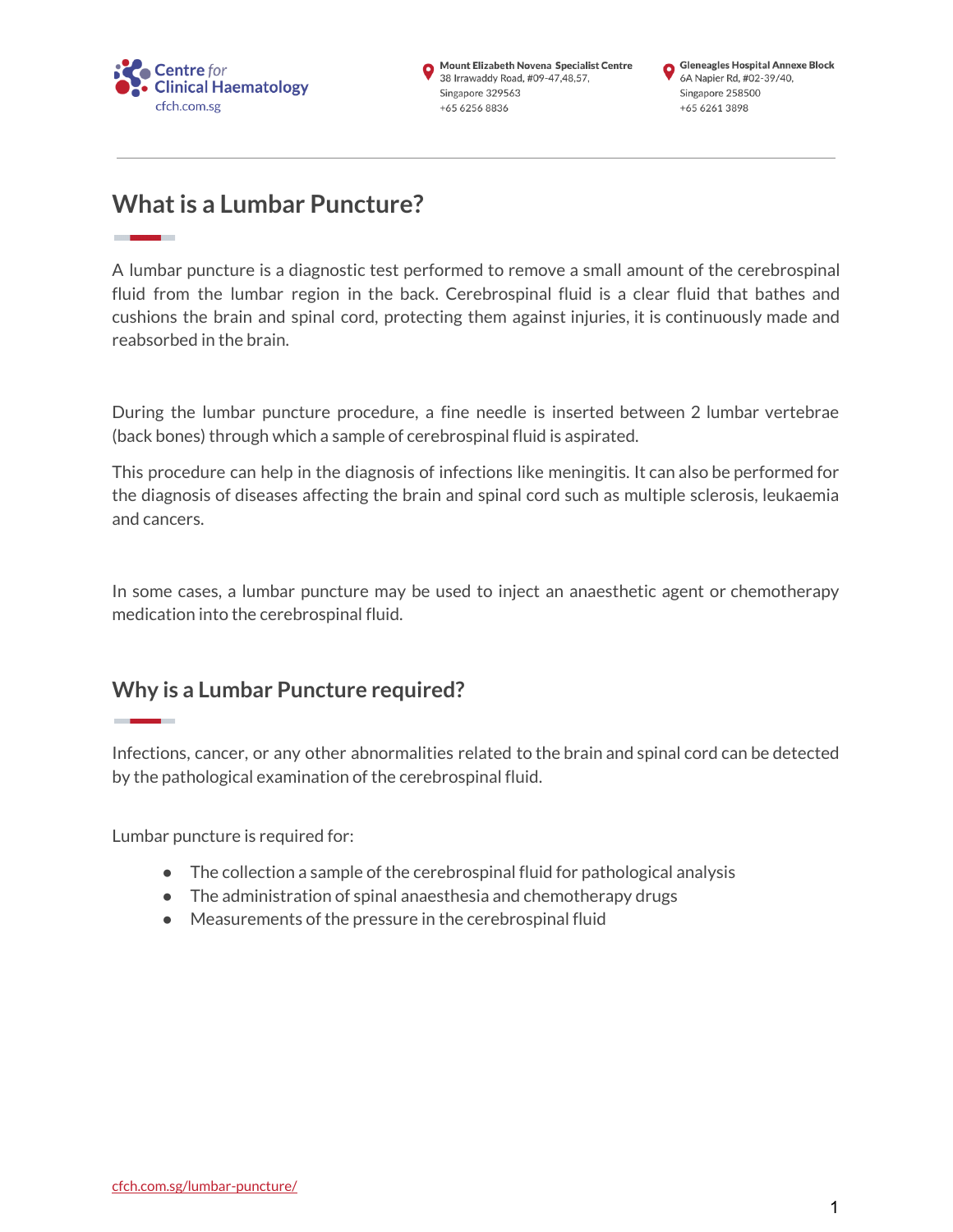

The indications for lumbar puncture include:

- The diagnosis of blood cancers that may be affecting the central nervous system
- Subarachnoid haemorrhage
- Bacterial, viral, and fungal infections such as meningitis, syphilis, and encephalitis
- **●** Inflammatory and degenerative conditions of the nervous system like multiple sclerosis

### **What** are the side effects of the procedure?

The lumbar puncture is generally considered safe. In rare cases, it may cause a few side effects as described below:

- Patients may develop a headache after lumbar puncture due to the leakage of fluid into the surrounding tissues. The headache usually begins a few hours to one or two days after the procedure. It is often accompanied by dizziness, nausea, and vomiting.
- Bleeding from the site of puncture into the epidural space may occur in rare cases.
- Some patients experience pain, discomfort, and tenderness in the lower back after lumbar puncture. The pain may radiate down along the back of the legs.
- **●** In patients with increased intracranial pressure due to brain cancer or space-occupying lesion, a lumbar puncture may cause a sudden compression of the brainstem resulting in brainstem herniation. However, this complication is rare. It can be avoided by performing a CT scan or MRI before the procedure to determine the presence of a space-occupying lesion.

## **How do I prepare for a Lumbar Puncture?**

Before the lumbar puncture, the doctor will do your physical examination, ask questions about your medical history, and recommend blood tests to rule out any bleeding and clotting disorders.

Patients should inform the doctor if they are on any blood-thinning or anticoagulant medication. In addition, they should declare the history of allergies to any medication, including anaesthetic agents.

Specific instructions about the intake of food, drinks, and medications are given by the doctor. Patients are usually advised to avoid the intake of food and drinks for a period of 8 to 12 hours before a lumbar puncture if sedation is required.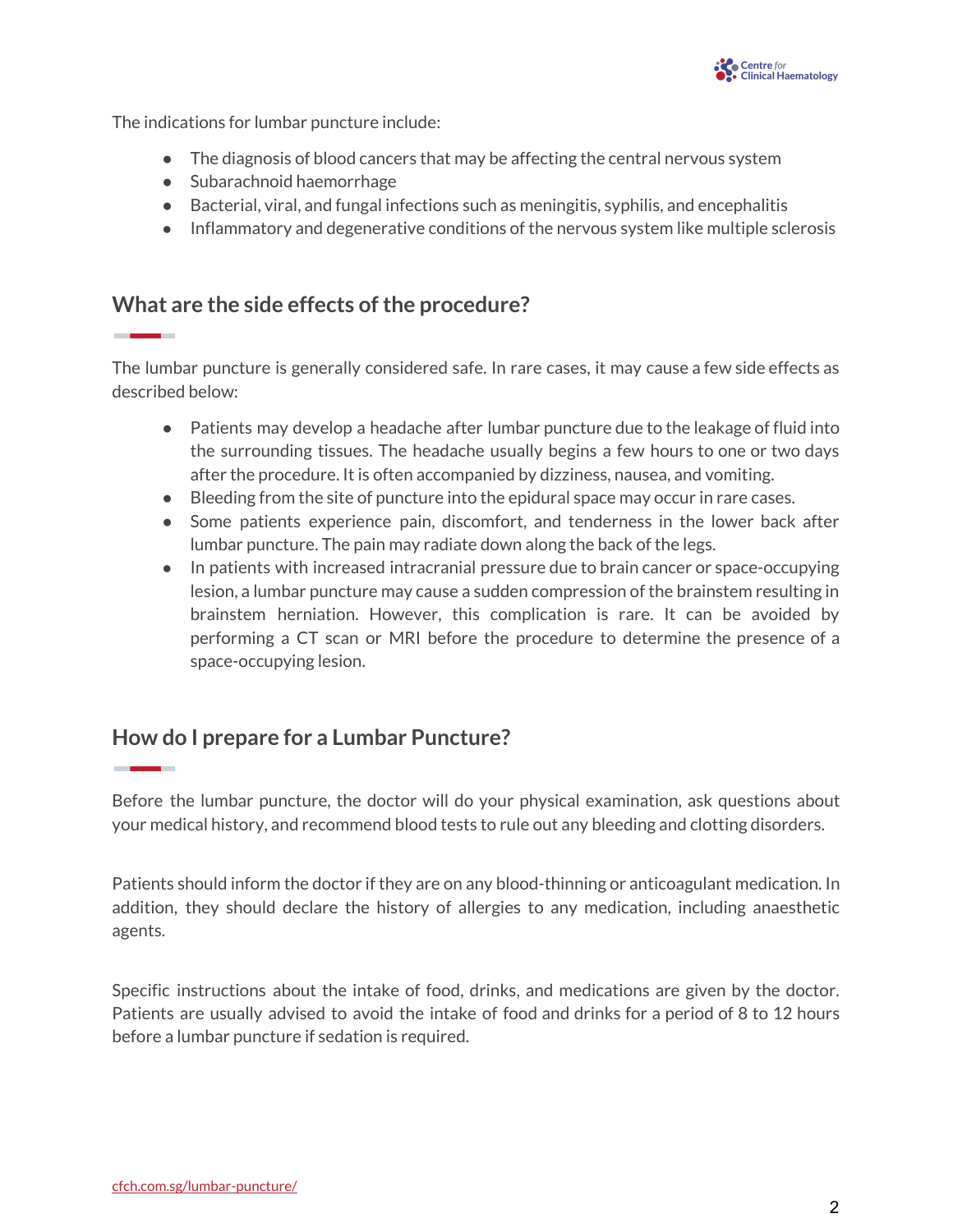The doctor may advise a CT or MRI scan if they are concerned about the possibility of any abnormal swelling in the brain.



## **What happens during the procedure?**

A lumbar puncture is performed in a clinic or an outpatient facility. Your doctor will discuss with you the potential risks involved in the procedure and the preparation needed before the procedure. The doctor will also inform you how you might feel during the procedure.

#### **Before the procedure**

The doctor will give instructions about the position you have to maintain during the session. Usually, you are asked to lie on one side with the knees drawn up to the chest. Alternatively, you may be asked to sit on a stable surface leaning forward slightly. These positions cause a forward bending of the back as a result of which the space between the vertebrae becomes wider. This can make it easier for the doctor to insert the needle and aspirate the cerebrospinal fluid.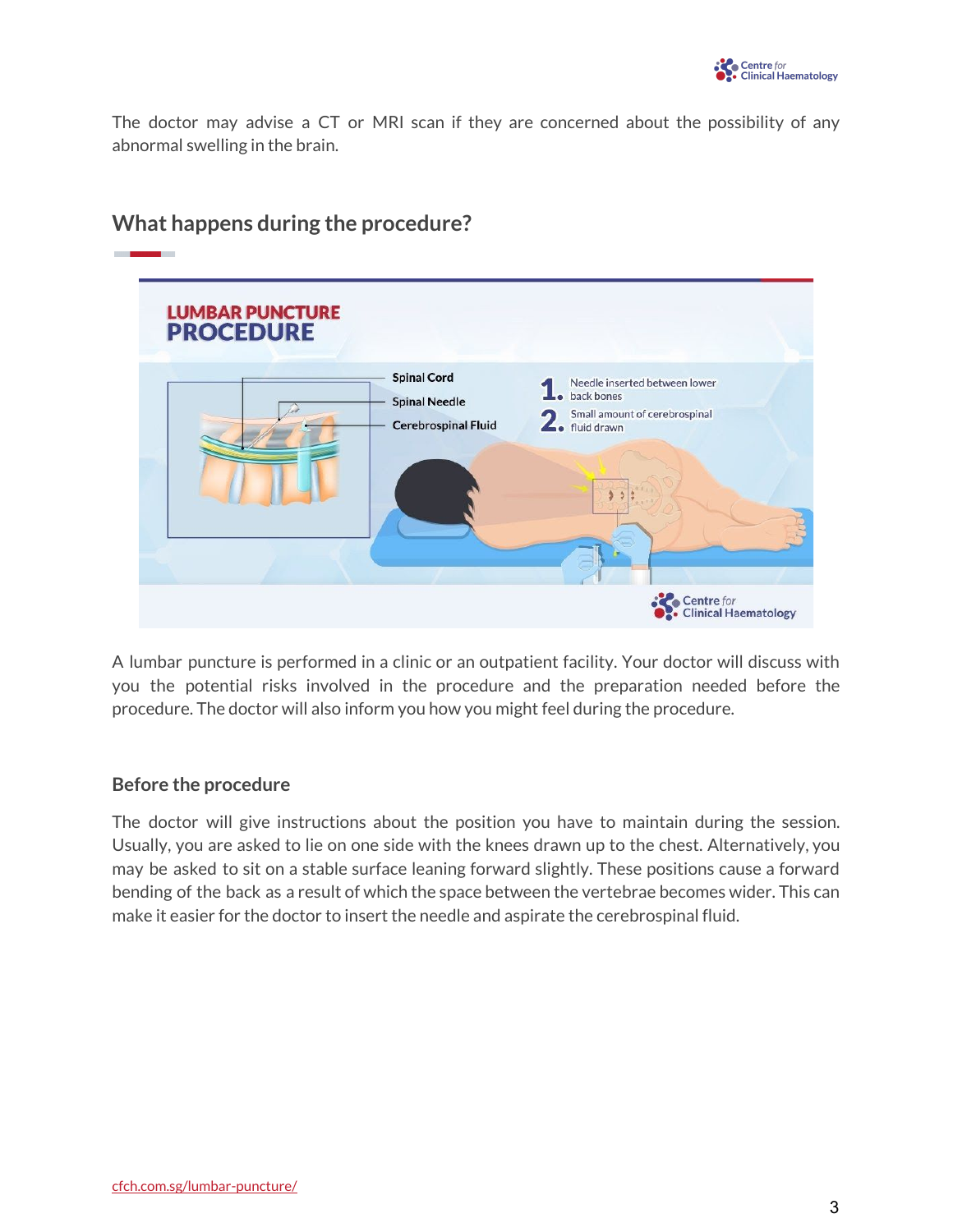

#### **During the procedure**

The back is washed and cleaned using iodine or antiseptic soap and covered with a sterile sheet.

Before inserting the needle, a local anaesthetic agent is injected into the lower back to make the site of puncture numb. The local anaesthesia may cause pain or sting briefly while it is being administered.

Then, a thin needle is inserted between the 2 lumbar vertebrae through the spinal membrane to reach the spinal canal. You may feel mild pressure in the back at this step.

Once the aspiration needle is in place, the pressure in the cerebrospinal fluid may be measured. Then, a small amount of the fluid is aspirated through the needle. You might be asked to change the position slightly to facilitate the removal of the fluid.

Then, the needle is removed gently and the site of puncture is covered with a bandage. This procedure usually takes about 30-45 minutes.

#### **What happens after the procedure?**

It is advisable to lie down for a few minutes after the procedure. Patients should avoid performing strenuous activities on the day of the procedure. They may resume their routine activities or return to their work provided the tasks do not involve intense physical activities.

Patients may take a dose of over-the-counter pain-relieving medications containing paracetamol to relieve back pain and headaches.

### **What happens with my collected samples?**

The spinal fluid samples are sent to a laboratory for analysis, where laboratory technicians check for a number of things when examining spinal fluid, including:

- General appearance Spinal fluid is normally clear and colourless, if it's cloudy, yellow or pink in colour, it might indicate abnormal bleeding, disease infiltration or infection.
- Protein Elevated levels of total protein may indicate an infection or another inflammatory condition.
- White blood cells Increased numbers of mononuclear leucocytes (white blood cells) may indicate an infection.